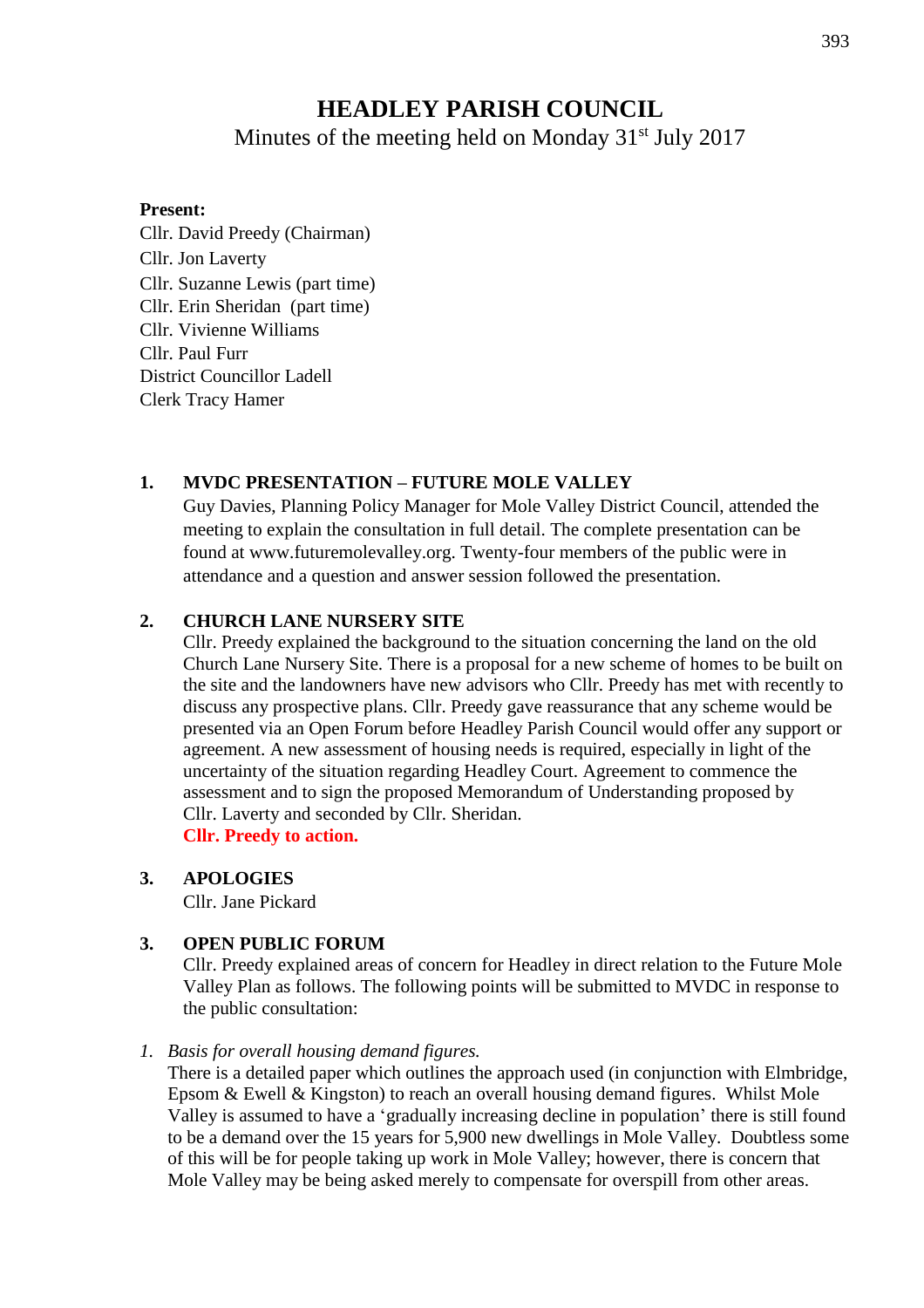#### *2. Estimated supply from Brownfield sites.*

In assuming that all the proposed sites (including Headley Court) are acceptable for development, the Plan appears to prejudice planning decisions that may be taken. In the case of Headley Court with its complex planning restrictions and history, this would seem to be premature and dangerous.

#### *3. Lack of infrastructure.*

Applying a 'brownfield first' policy may force residential development into locations which lack the necessary infrastructure or be otherwise unsuitable. In the case of Headley Court, Headley is currently regarded as a 'smaller settlement' where any form of infill development is unacceptable; the proposed scale of development on Headley Court (90 new dwellings) would completely conflict with its current status.

## *4. Accessibility.*

This is an important issue but the map on P10 of the main document is over-simplistic; it takes no account of the frequency of public transport (and hence the likely associated waiting times). Moreover, the time chosen (8am-9am) is absolutely right for school access but not for rail commuters, most of whom would be going to London and need to leave earlier; likewise they need a 'late-ish' bus home from the station after work. This overstates the accessibility of Headley to railways for commuters.

## *5. Type of housing required.*

The profile of those forming the new demand for housing should be a key factor in determining the best locations for new housing. For example, if the predominance is for commuting to London, then good access to railway stations should be key; if it is young adults leaving home, then probably town-centre flats may be appropriate, etc.

#### 6. *Headley Court as a brownfield site.*

- There is concern that large figures for potential new dwellings are included without any local consultation especially given the complex planning history of the site. This sets an expectation and appears to pre-judge any planning decisions.
- The inclusion of 'hard-standing areas' as developable, since this presumably would include the new car park – development here would markedly affect the open-ness of the Green Belt.
- Development on the scale proposed conflicts with the current policy of avoiding development in smaller settlements without the requisite infrastructure.
- The current bus service (infrequent with no evening or Sunday service) will oblige residents to have private transport, placing more stress on the narrow local roads;
- The Drive is a private road and as such cannot be regarded as an access route; the owners have the right to close it and have recently installed a gate to allow them to do this.
- Consideration should be given to the unique national priorities at the time when many of the planning permissions were granted – notable the most recent 2 blocks at the Northern end of the site; without the pressing national need, these would never have been granted and the local community expects them to be removed now that they no longer will serve the national need.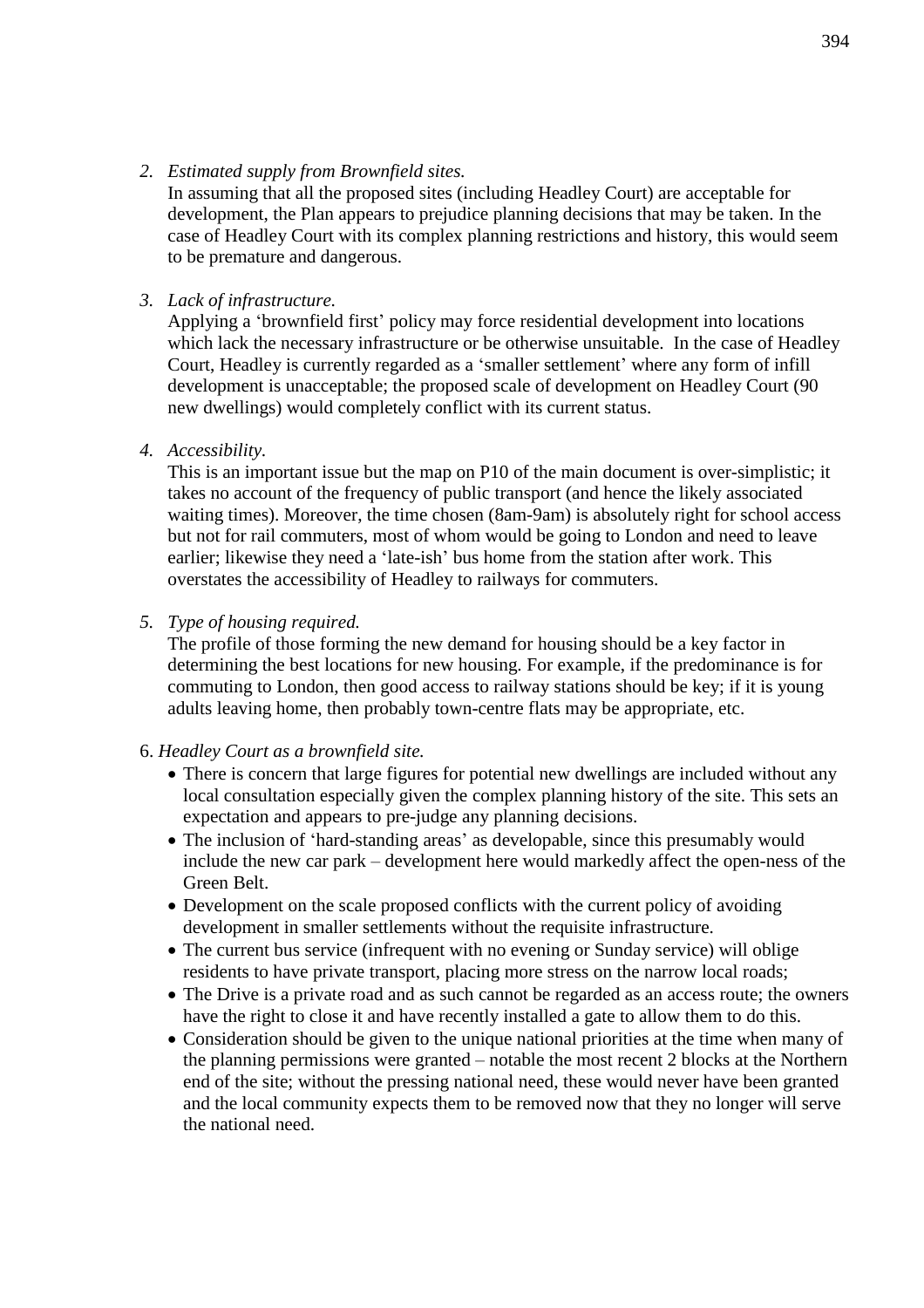## 7. *Other Headley-specific issues:*

## *a. Infrastructure*.

Headley's current status as a "smaller settlement" reflects the poor accessibility and limited services in the community. Notably the 65 properties in Dale View and Cunliffe Close do not generate commuting traffic (other than school-children) as they house people who walk to work. Therefore even the conversion of the existing dwellings to non-service accommodation will create more traffic, placing more demands on local roads.

## *b. Village character.*

Whilst the document points out the need to recognise town-centre conservation areas, it does not do the same for villages. It recognises the landscape character, but should also pay regard to village character. In the case of Headley the village centre is characterised by the open countryside coming right to the heart of the village and policies should be put in place to preserve this key characteristic of the village.

## c. *Strategic Noise Assessment*

This appears to pre-select 3 areas adjoining the M25 for potential development. Even when the study finds that the noise levels are unacceptably high, the document proceeds to assess how buildings could be adapted to allow development on these locations. One of these sites is between Leatherhead and Headley and this would mark a major loss of Green Belt separation of the communities – especially if significant development is permitted at Headley Court. It is concerning that this option appears to be under consideration without any consultation. A precondition for any development close to the M25 should be the installation of low-noise surfacing on the M25.

## d. *Traffic capacity.*

Any assessment of road capacity should take account of the extensive use of the roads in the area for cycling and equestrianism.

There was broad consensus that these were the key points to be raised at this stage in response to the consultation.

## **4. DECLARATIONS OF INTEREST** None.

## **5. MINUTES OF LAST MEETING**

Approval of the minutes of the meeting held on 22nd May 2017 proposed by Cllr. Laverty and seconded by Cllr. Williams. Also of 6<sup>th</sup> June 2017 proposed by Cllr. Preedy and seconded by Cllr. Laverty. Agreed unanimously.

## **6. MATTERS ARISING**

**Fundraising for new ramp at Village Store** – In the absence of Cllr. Pickard, Cllr. Preedy explained that fundraising efforts are still ongoing but are unlikely to reach the full amount required. After viewing the current Financial Position of the Parish Council, it was suggested that any shortfall up to the amount of £1,000 would be provided by Headley Parish Council. Proposed by Cllr. Sheridan and seconded by Cllr. Furr and unanimously agreed.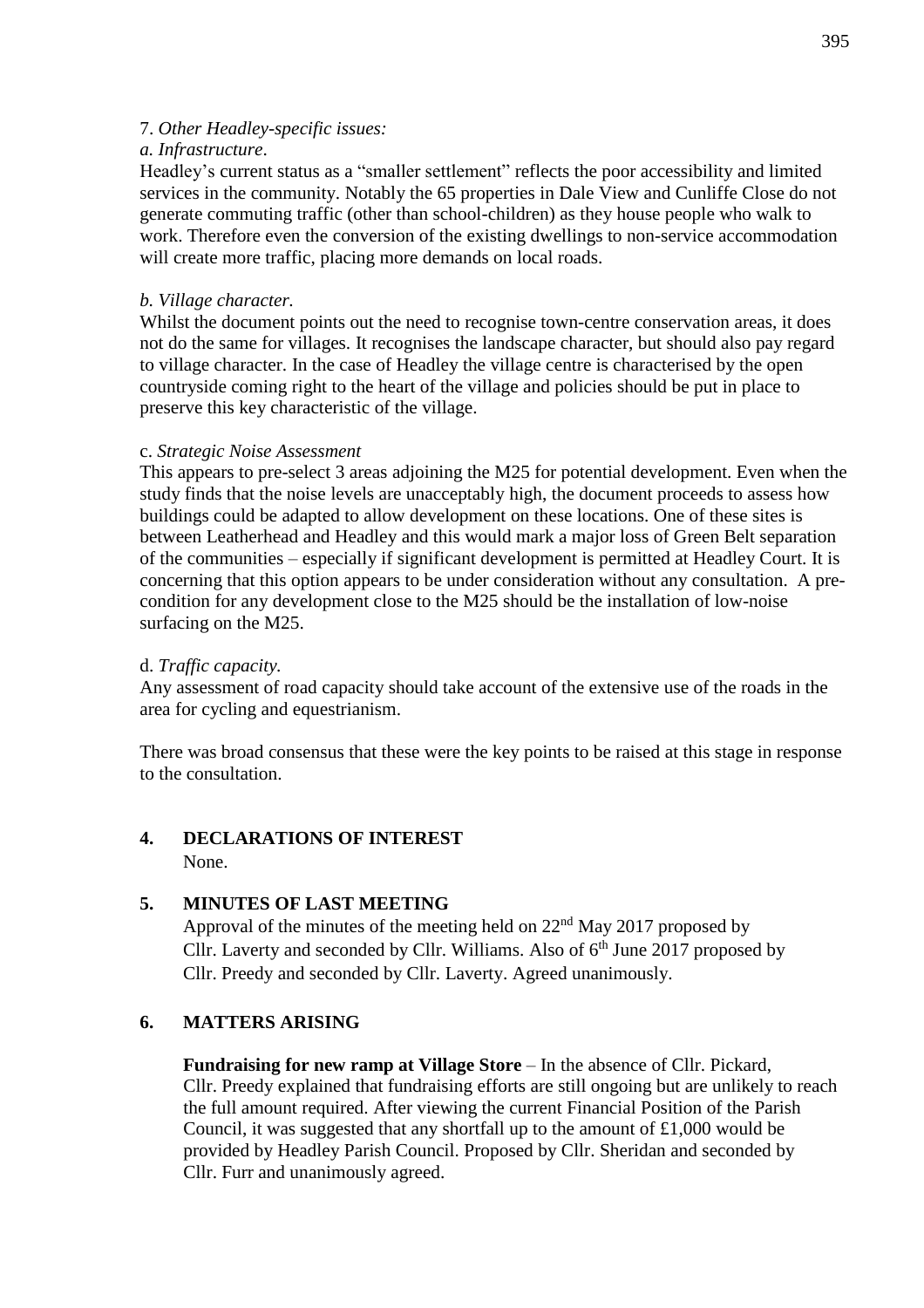**Strimming contract** – The current 3 years strimming contract currently agreed with NJ Birch Garden Services comes to an end this year. The Parish Council will ask for 3 companies to tender for a new contract. Cllr. Preedy suggested that within the new contract, a new requirement be added to clear the mud from the footpath on the eastern side of Church Lane. New contracts to be reviewed at the September HPC meeting. **TH to action.**

**Changes to Rural Cutting services provided by MVDC** - Cllr. Preedy explained that MVDC are requesting that Parish Councils now pay for one rural cut per year due to funding cuts. The potential cost to Headley Parish Council would be £500 per annum. As it is unclear of the actual impact due to the loss of one cut and the difficulty identifying National Trust land which is exempt from the cuts, Cllr. Williams suggested reviewing the situation in September 2018 to measure any impact and decide whether HPC should therefore fund an extra cut.

#### **Cllr. Preedy to feedback to MVDC.**

**Traffic Calming Schemes** – Tracy Hamer explained that as yet no further information has been made available from the Clerk at Charlwood Parish Council regarding potential extra traffic calming schemes and will report back again in due course.

#### **FINANCE**

i) The Financial Statement was reviewed. The following items were noted:

- An amount of £36 from May 2016 (a cheque which has not been presented for payment by the payee) has been cancelled and re-issued.
- Cllr. Furr reported that the new playground netting is now in place and will forward all related invoices to the Clerk for payment. Headley Parish Council formally thanked Cllr. Furr for his help in completing the work.
- ii) Cllr. Laverty reported that he had checked the reconciliation of the bank accounts dated  $13<sup>th</sup>$  June 2017 on  $20<sup>th</sup>$  July 2017.

#### **Payments**

The Clerk reported the following payments had been made since the last meeting:

| Date     | Cheque<br>No.          | Payee                             | Service                    | Amount |
|----------|------------------------|-----------------------------------|----------------------------|--------|
| 16/06/17 | 647                    | <b>NJ Birch</b>                   | Strimming                  | 858.00 |
| 16/06/17 | 649                    | <b>NJ Birch</b>                   | Strimming                  | 186.00 |
| 16/06/17 | 650                    | <b>NJ Birch</b>                   | Strimming                  | 186.00 |
| 20/06/17 | <b>Direct</b><br>Debit | <b>Surrey Community</b><br>Action | Clerk's June Salary        | 336.80 |
| 07/07/17 | 651                    | <b>MVDC</b>                       | Playgroud rent             | 50.00  |
| 20/07/17 | <b>Direct</b><br>Debit | <b>Surrey Community</b><br>Action | <b>Clerk's July Salary</b> | 336.80 |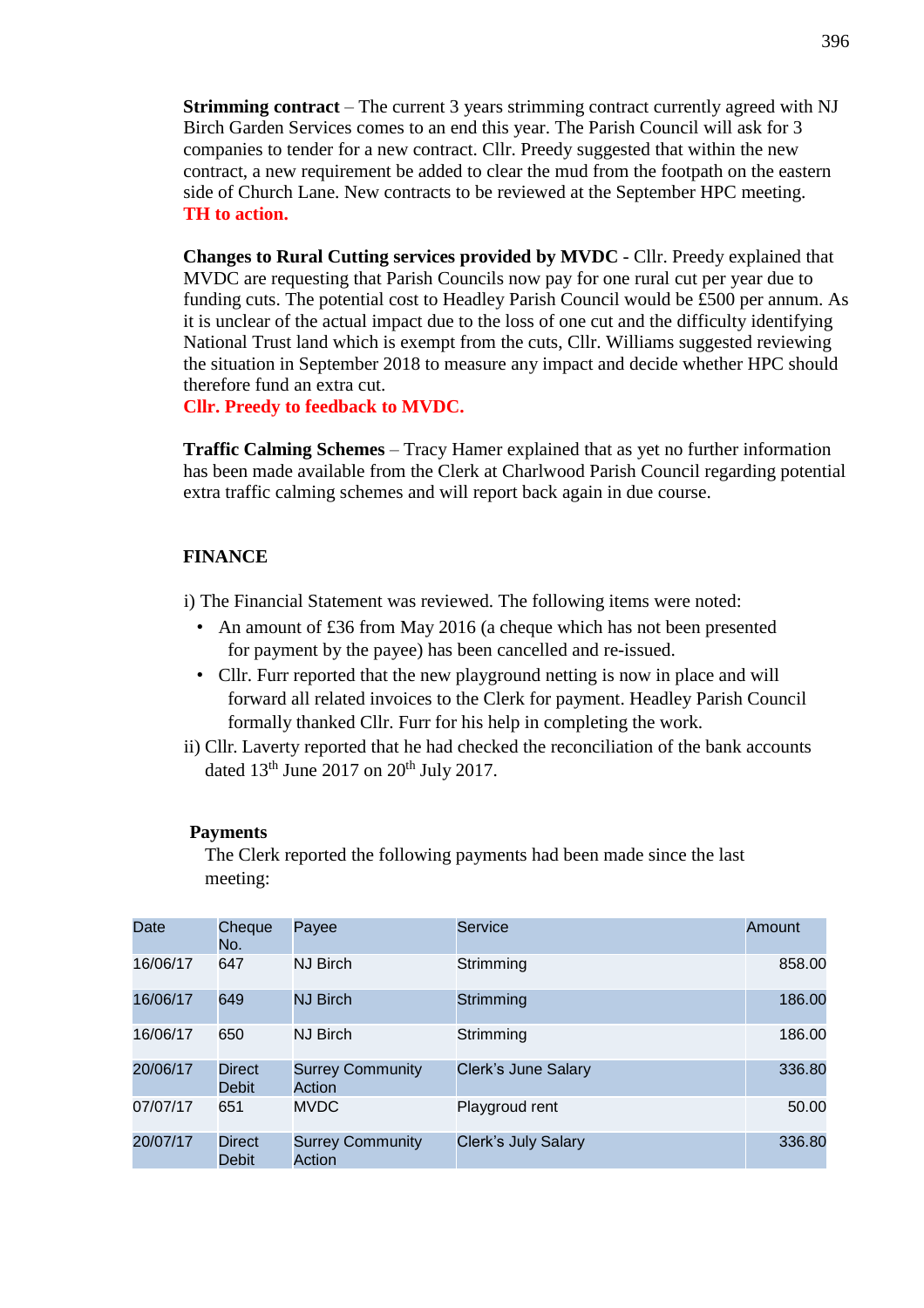The Clerk requested approval for the following payments:

| Date     | Cheque<br>No. | Payee                       | Service                                           | Amount |
|----------|---------------|-----------------------------|---------------------------------------------------|--------|
| 31/07/17 | 652           | <b>Headley Village Hall</b> | July PC Meeting Village Hall Hire                 | 36.00  |
| 31/07/17 | 653           |                             | Headley Village Stores July PC Meeting Tea/Coffee | 12.00  |
| 31/07/17 | 654           | <b>Tracy Hamer</b>          | June/July 2017 Clerks Expenses                    | 122.70 |
| 31/07/17 | 655           | <b>Headley Village Hall</b> | May 2016 Village Hall Hire - re-issued<br>cheque  | 36.00  |
| 31/07/17 | 656           | <b>SSALC</b>                | <b>New Clerks Training</b>                        | 90.00  |
| 31/07/17 | 657           | <b>NJ Birch</b>             | <b>July Strimming</b>                             | 186.00 |

Approval for the above expenditure was agreed - proposed by Cllr. Preedy and seconded by Cllr. Laverty.

# **7. MAINTENANCE**

## **i)Playground**

• Netting: This is now complete.

## **ii) Footpaths**

Cllr. Laverty to provide the Clerk with details of land owners regarding the hedges which currently restricts the access via the Tar Path. **TH to action.**

## **iii)Highways**

Cllr Furr commented on the potential danger of the junction between Pebble Hill and Headley Common Road. It was decided to contact the other 2 local authorities concerned and proposing they collaborate on a long-term plan to improve the junction.

**Cllr. Preedy to action.**

# **8. HEADLEY COURT**

Cllr. Preedy and District Councillor Ladell are due to meet with Tony Stables, chairman of the Headley Court Charity, for an update. Cllr. Preedy will brief the other Councillors on the result of the meeting.

# **9. PLANNING**

There is widespread concern regarding the application at Villans Wyk (MO/2017/1072/OUT). Several members of the community stayed at the meeting to discuss this in more detail. Cllr. Preedy explaned that Headley Parish Council has already submitted a response to MVDC which reflects the feelings of local residents. A desicion is expected by 21st August 2017.